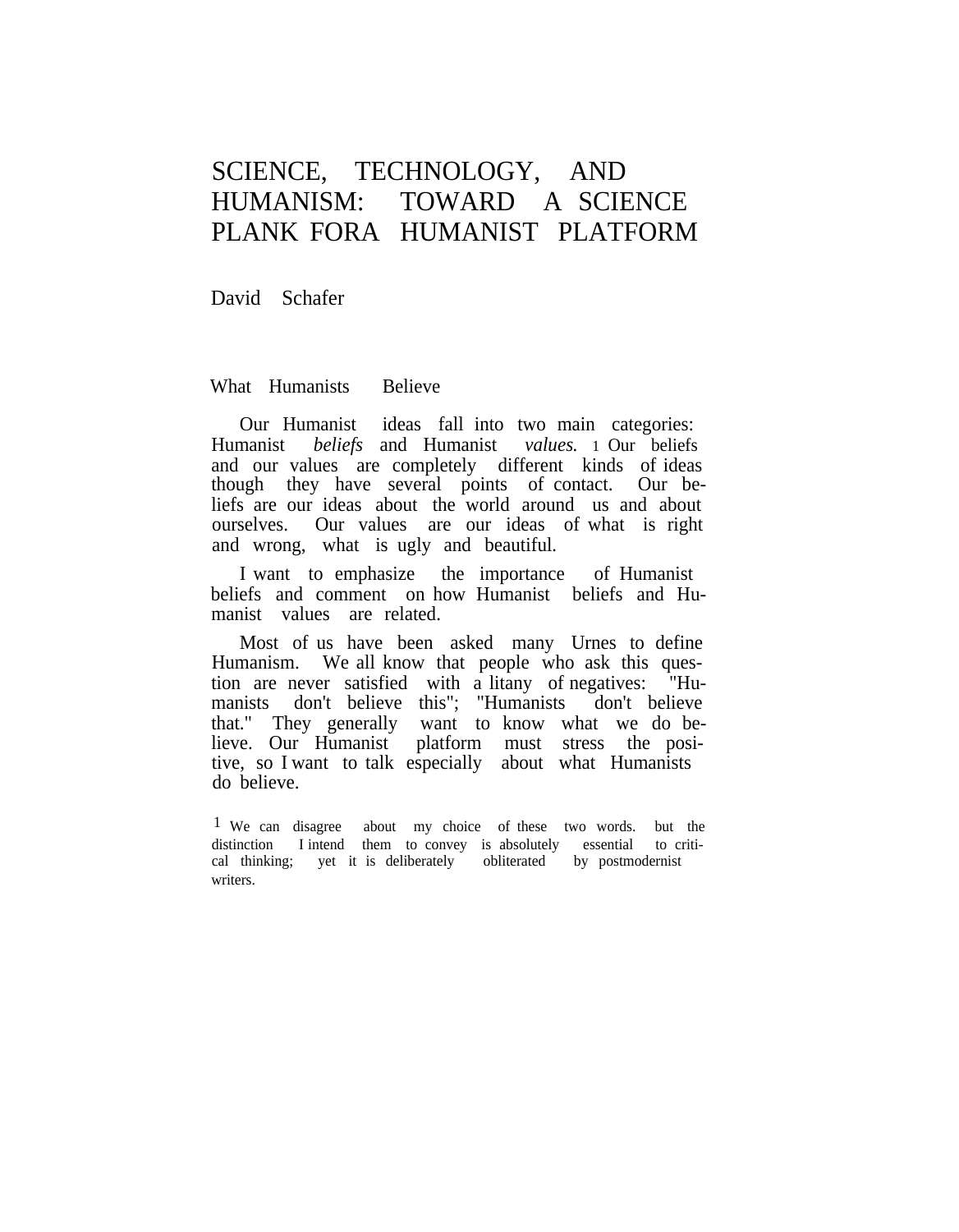### **Humanists affirm the naturalistic world view**

Perhaps the most basic Humanist belief is that *the world exists* and its existence does not depend on us. It will still be there if we close our eyes, go to sleep, or die. This is important. If we said no more than this, we would still have a big advantage over the postmodernists, some of whom would say that the world's existence is a matter of personal interpretation only. But we Humanists have much more interesting and important things to argue about.

Our next step is to say something about what *kind* of world this is. In the past, practically all Humanist statements of principle have said that Humanists reject the supernatural, miracles, and so on. This is clearly a negative statement, and it probably reflects clearly a negative statement, our past preoccupation with refuting old religious beliefs and superstitions. But if we reject the supernatural, what do we put in its place? What do we believe?

The answer is that Humanists affirm a universal human experience: that the world is an ever-changing system in which the changes exhibit regularitiessometimes amazing regularities-that enable us to explain these changes, to predict them, and often even to control them. These regularities can be so consistent that we can place enormous confidence in our belief in them, and then, when we have such great confidence in our beliefs, we substitute the word "knowledge" for belief.

So Humanists affirm the naturalistic world view that events in the world follow these regular patterns.

## **Humanists affirm that we need both reason and observation**

The method we use to acquire knowledge of our world has two essential parts: careful *observation* of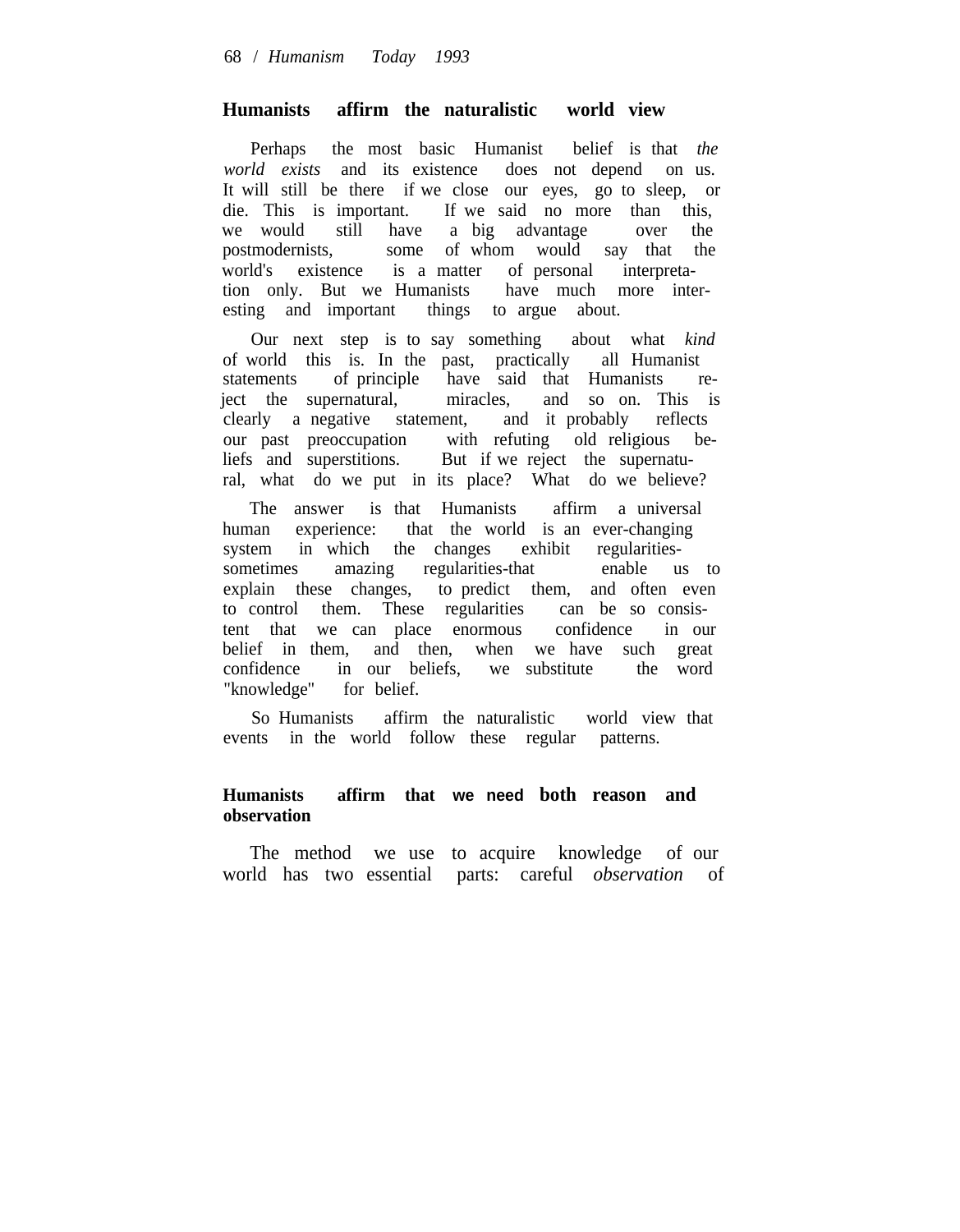the changes around us and critical *reasoning* about our observations. We know that observation alone is frequently misleading, because we can easily miss different interpretations of what we have seen. Reason alone can suggest many possibilities but cannot decide which will actually occur. The combination of observation and reason has been found over and over again to yield the most reliable results.

We call this approach "common sense" when we apply it to everyday occurrences, and we call it "science" when we use it systematically to study a wider range of phenomena.

Science has a built-in corrective, which is why it works. Professional scientists like to point out each others' mistakes; and frequently they like to point out their own mistakes before someone else catches them.

## **Beliefs are often confused with values**

In colloquial speech we often confuse beliefs and values. You remember the story of the minister who said, in response to the question whether he believed in infant baptism, "Believe in it? Why, man, I've *seen* it!"

But beliefs and values have frequently also been confused by thinkers who should have known better, from Plato to the postmodernists. Postmodernists Michele Foucault and Jean-Fran<rois Lyotard, for example, write at length about "knowledge"2 when what they really are talking about are values. They say there can be no absolute certainty of knowledge, but they really mean of values. In fact most of postmodernism

2 See, e.g., Jean-Franl;ois Lyotard, The *Postmodern Condition: a Report on Knowledge,* trans. G. Bennington and B. Massumi (Minneapolis: University of Minnesota Press, 1984); and Michele Foucault, *Power/Knowledge: Selected Interviews and Other Writings,* ed. Colin Gordon (New York: Pantheon, 1980).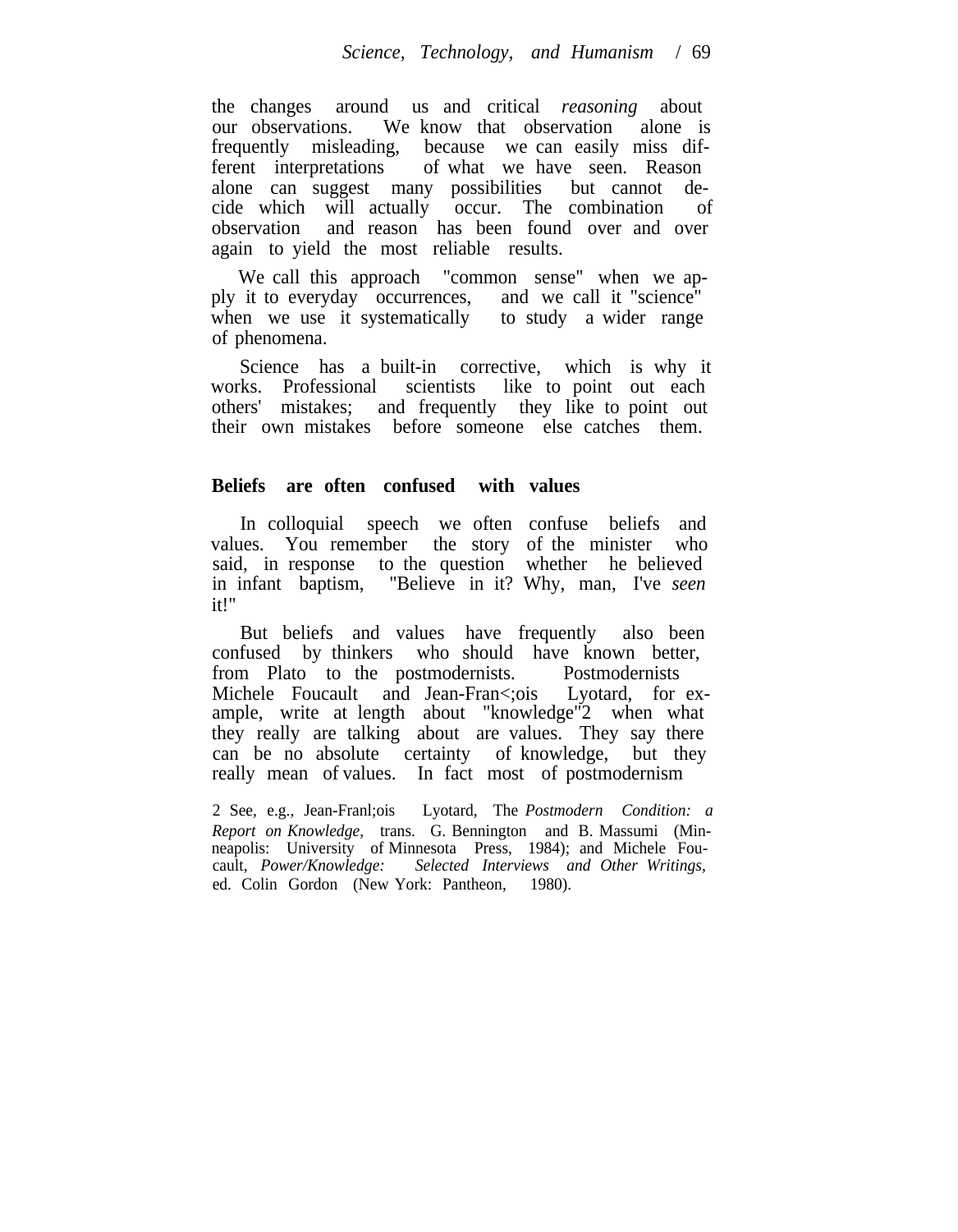is really about *values,* not beliefs. On the whole, postmodemism has very little of importance to say about beliefs.

# **Humanists affirm that many important things can be known with very great confidence**

If you ask me what "absolute certainty" is, I'm not absolutely certain. But every sane person knows that to thrust one's hand into a hot flame would have unpleasant consequences, or to grasp a high-voltage line with one's bare hands, or to swallow potassium cyanide, or to jump in front of a speeding truck, or to leap from a tall building, or to douse oneself with gasoline and light a match. Such knowledge may not be "absolute certainty," but for me it will do until the real thing comes along.

These examples I have just cited, far from being exceptional and academic, are of the same order of certainty as the overwhelming majority of beliefs-or, if you like, knowledge-that science has given us about our natural world. That is to say (the bottom line is): You can stake your life on them. And not only thatyou'd damn well better!

Although my little list of horrors may not directly threaten many of us, as Humanists we are vitally interested in programs to combat the all-too-real human horrors of violence, homelessness, nakedness, hunger and disease, and in this struggle we must know how to call upon a vast and rapidly growing fund of scientific knowledge about the world and about ourselves.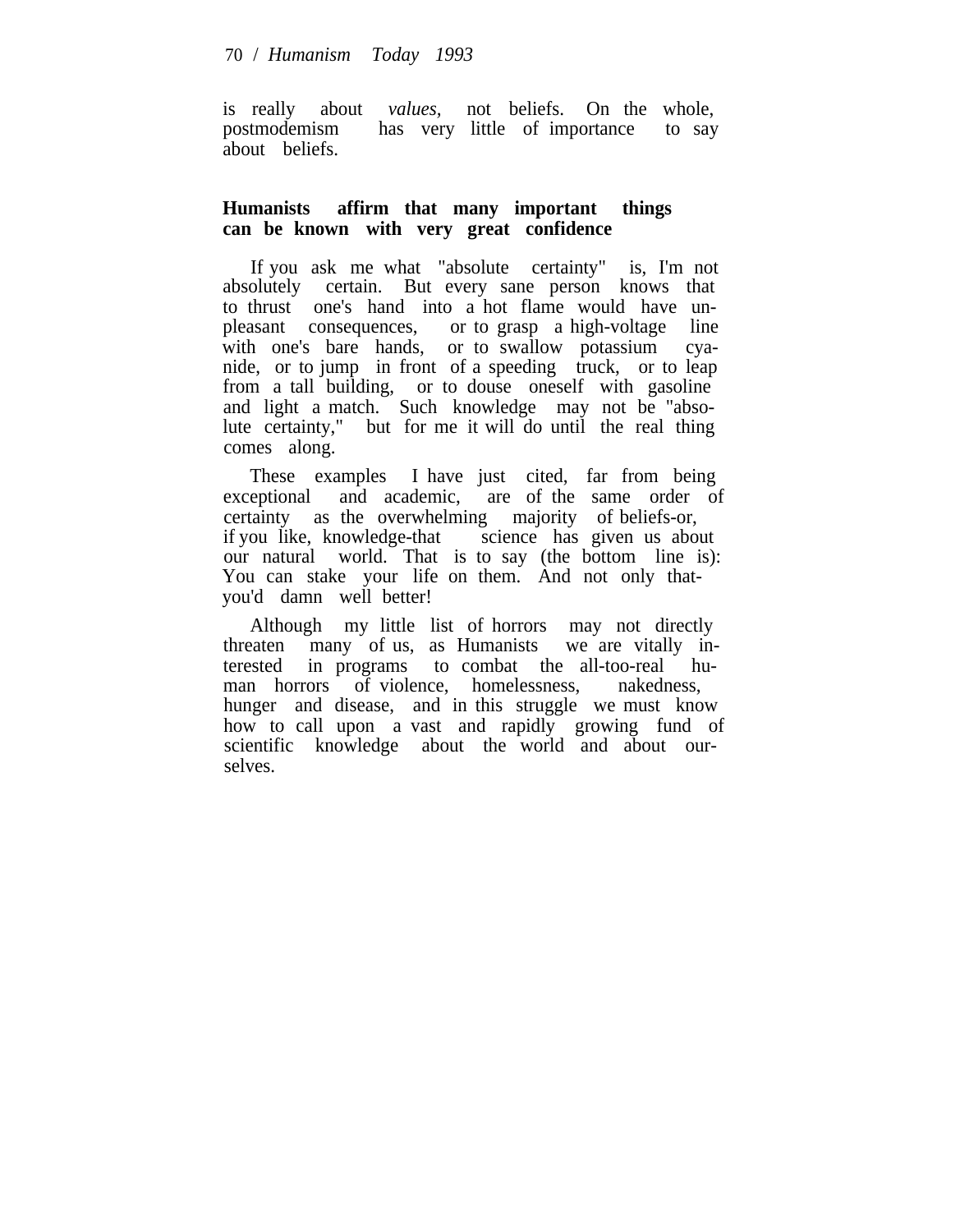# **Our beliefs and our values are intimately connected**

This brings me to a short comment about some ways that our Humanist beliefs and our Humanist values are connected. First of all, our commitment to our beliefs is itself a value. If we value reliable information about our world and ourselves, in preference to mere speculation and fantasy and fabrication, then we will value objective science because we believe it is the best source of that kind of information. We will also value humane technology that builds on that knowledge. We will also value means, like education, research, and development, to enhance the quality of our science and technology. And we will hold as morally wrong abuses committed in the name of science and harmful uses of technology .

It's important to remember that science can never tell us what our values *should* be, but it can help us decide what they *can* be and how we might implement them. So all our other values will be conditioned by our beliefs, simply because any moral or ethical choice must first of all be a possible choice-which means it must be possible in the world as it really is, or as it might become.

### **Science and technology are absolutely essential elements of our Humanism**

In my judgment there are many areas of life where science and technology have been and will be absolutely essential if we Humanists want to implement our Humanist values. Let me mention a few.

A typical example is reducing atmospheric pollution of all sorts. Three decades ago the world was largely ignorant of the causes and the extent of most atmospheric pollution. The ultimate cause of pollu-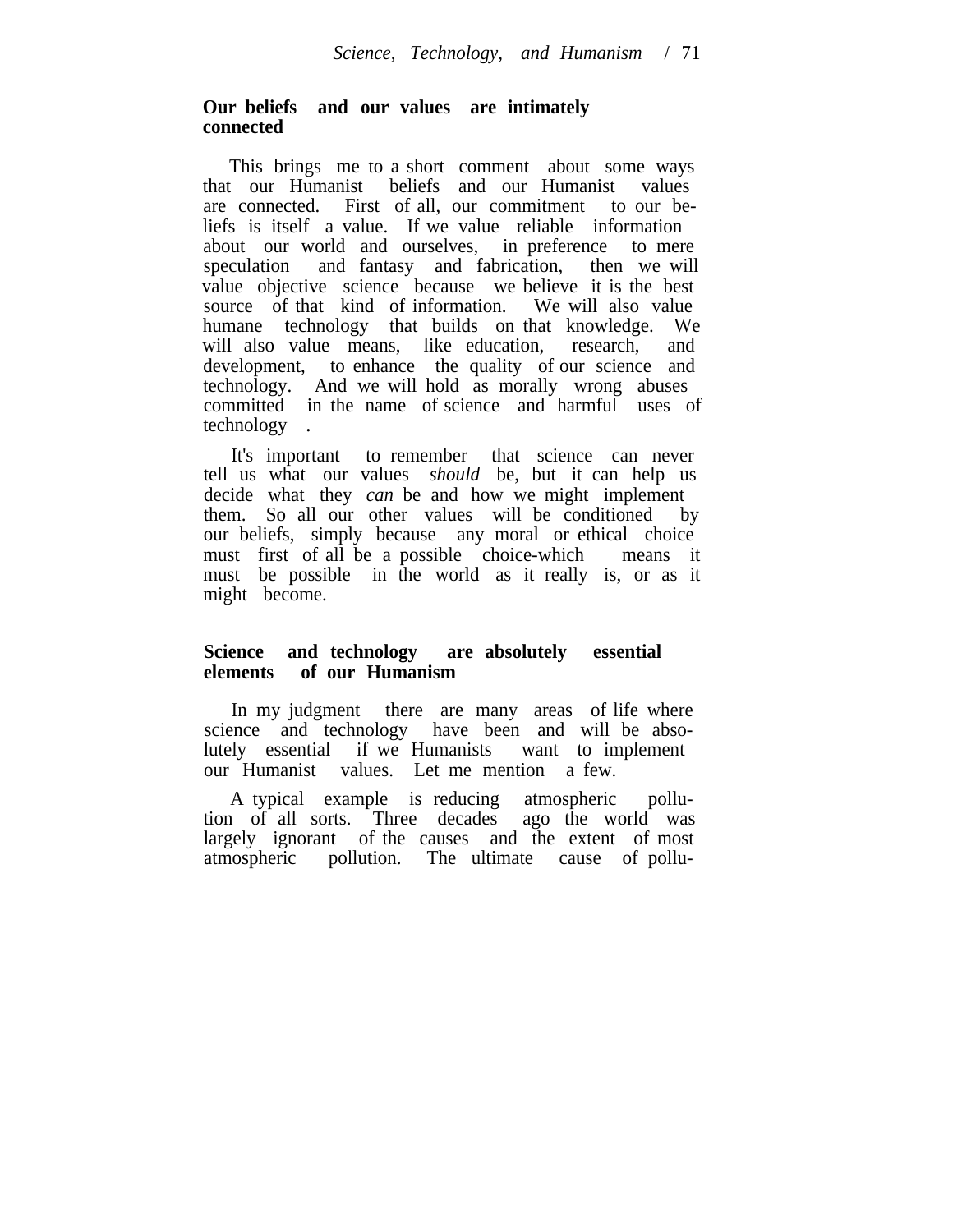# 72 / *Humanism Today 1993*

tion, of course, was this very ignorance. We needed more and better science. Today, thanks to the development of extremely sensitive detecting instruments, earth-orbiting satellites, and high-speed computer imaging and data analysis, we have become conscious of the nature and extent of atmospheric pollution, and the whole world is rapidly beginning to understand and even to visualize atmospheric pollution in a way not even have imagined a few years back.

Another example from ecology is the intensive search for altemative energy sources, which are necessary to replace the polluting fuels now in use-those fuels which, in any case, will soon become a lot harder to obtain.

A third example, this time from the life sciences, is the development of safer and more effective methods to limit population growth, which is surely the single biggest cause of the ecological crisis we now face.

My last example, also from the life sciences, is the spectacular pace of research to map the human genome, which is the sum total of all the deoxyribonucleic acid, DNA, that controls what we become in our mother's womb and defines what we human beings are. Every year, the Americanjoumal *Science* publishes comprehensive reports on progress during the preceding twelve months in mapping the human genome. This year's reviews happened to come out within a few weeks of some closely related reviews in the British joumal *Nature.3* The changes in one year are absolutely staggering. The knowledge about ourselves that will inevitably flow from this research is incredibly powerful. One of the most brilliant workers in this field says that in another ten years we will have a whole new paradigm in the life sciences in which new discoveries will

*<sup>3</sup> Science.* 258 (October 2, 1992): 28-30, 49, 52-59. 60-66, 67- 86,87-102, 103-9, 148-62; *Nature,* 359 (October 29. 1992): 367- 68, 380-87, 777-78, 794-801.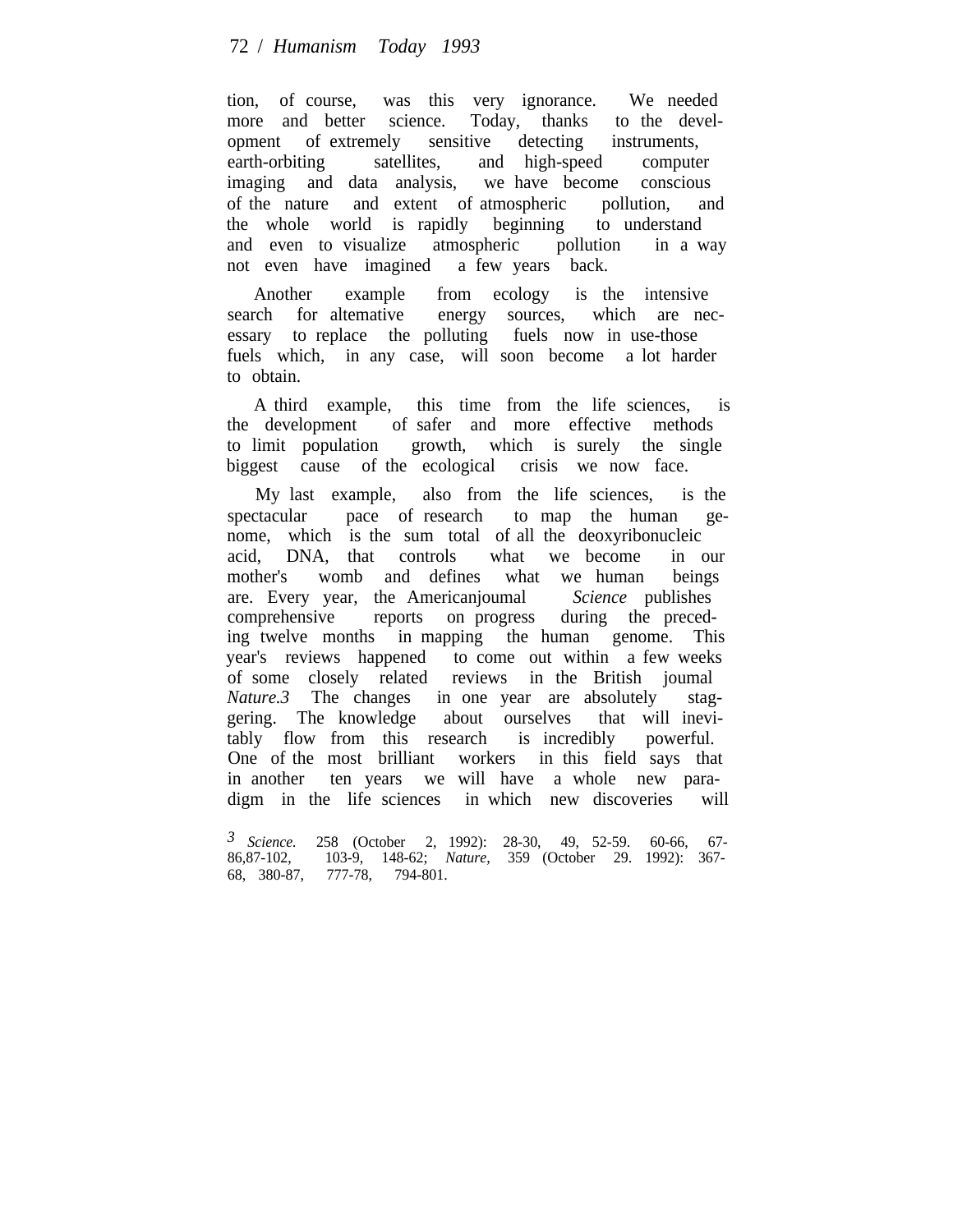be mainly deduced, not in the laboratory, but with computers.4

In these and dozens of other exciting fields, we Humanists, if we really take our Humanist values seriously, ought to assume the lead in promoting such research and in helping others to understand the enormous implications of the results.

## **Many people seem to be afraid of what we might learn about nature**

Popular culture has always been very suspicious of all attempts to understand nature. There are lots of reasons for this-especially today, when scientific knowledge is exploding and popular understanding seems to be going nowhere. We are truly a nation of scientific illiterates-and that's not to single out Americans; I think the rest of the world is no better off. Science isn't easy, because the world is big and complex. Science is a demanding subject in school: it's a lot harder to fake the answers in science than in some other subjects.

But there is more involved in this negative attitude than mere difficulty. The whole field of science seems almost to be surrounded by *afear of what we might learn*. The scientist appears to many people akin to a priest or sorcerer, and religious and social taboos seriously limit free discussion, most noticeably in the life sciences.

I'll never forget an incident in my own life when I took my Ph.D. in physiology from the University of Minnesota. My grandmother came up to Minneapolis to help me celebrate. She sat there and asked me, "David, what does a physiologist do, anyway?" I said "Well, grandma, a physiologist studies the various parts of

4 Walter Gilbert, "Toward a Paradigm Shift in Biology," *Nature,* 349 (1991): 99.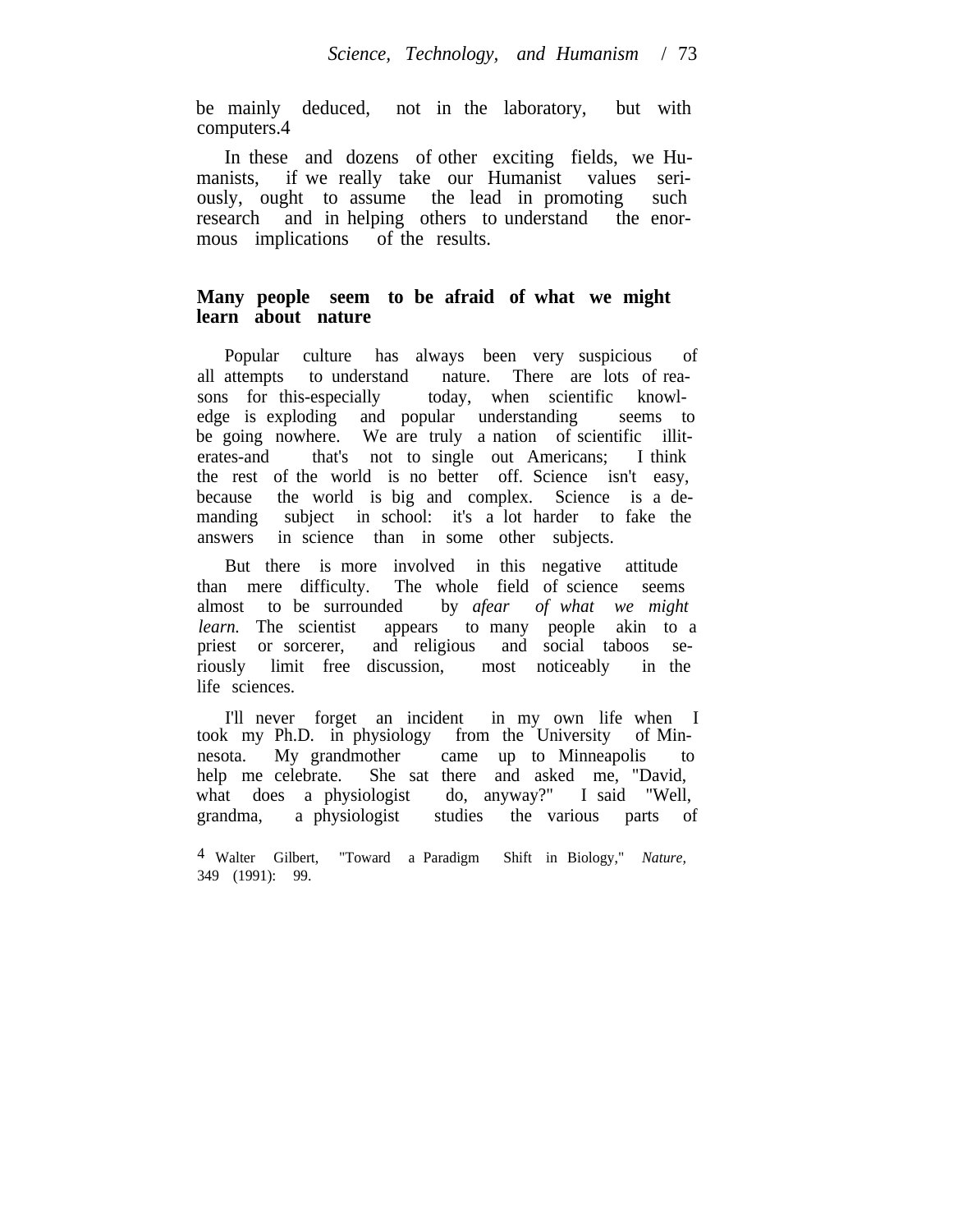the body and tries to find out how they work." She pulled herself up, looked me straight in the eye, and exclaimed, *"Why, David, that's none of your business!"*

Sometimes people who know the most about science also say things that may reinforce people's fears. The Nobel prize-winning physicist Stephen Weinberg, for instance, has said, "The more the universe seems comprehensible, the more it also seems pointless."5 Now, this does not seem to bother Weinberg, but others may think differently.

A notable example of one who is troubled *is* the British writer Bryan Appleyard, whose recent book, *Understanding the Present,* I recommend as important reading when it finally becomes available in the United States. 6 Appleyard gives a generally accurate and wellwritten account of what science tells us about our world and about ourselves; but then he goes on to say, in effect, that all this information is so bleak and unpleasant that we ought to chuck the whole business and return to our traditional beliefs. One reviewer of this book sums it up with the opening sentence, "Bryan Appleyard is unhappy."7

6 Bryan Appleyard, *Understanding the Present: Science and the Soul of Man* (London: Picador (Pan Macmillan Ltd.), 1992). I am informed by the publishers that a revised British edition and an American edition by Doubleday are both scheduled for publication in 1993.

7 Sir Brian Pippard. "Counsel of Despair." *Nature,* 357 (May 7, 1992): 29. See also the earlier editorial, "Does Science Leave Room for Soul?" *Nature.* 356 (April 30, 1992): 729-30. and the review by Chet Raymo, "Science Musings: 'Is science really necessaryor is it just a means to an end?'" *Boston Globe,* September 14, 1992. 42.

<sup>5</sup> Steven Weinberg. The *First* Three *Minutes: A Modern View of the Origin of the Universe,* revised edition (New York: BasicBooks, 1988), 154.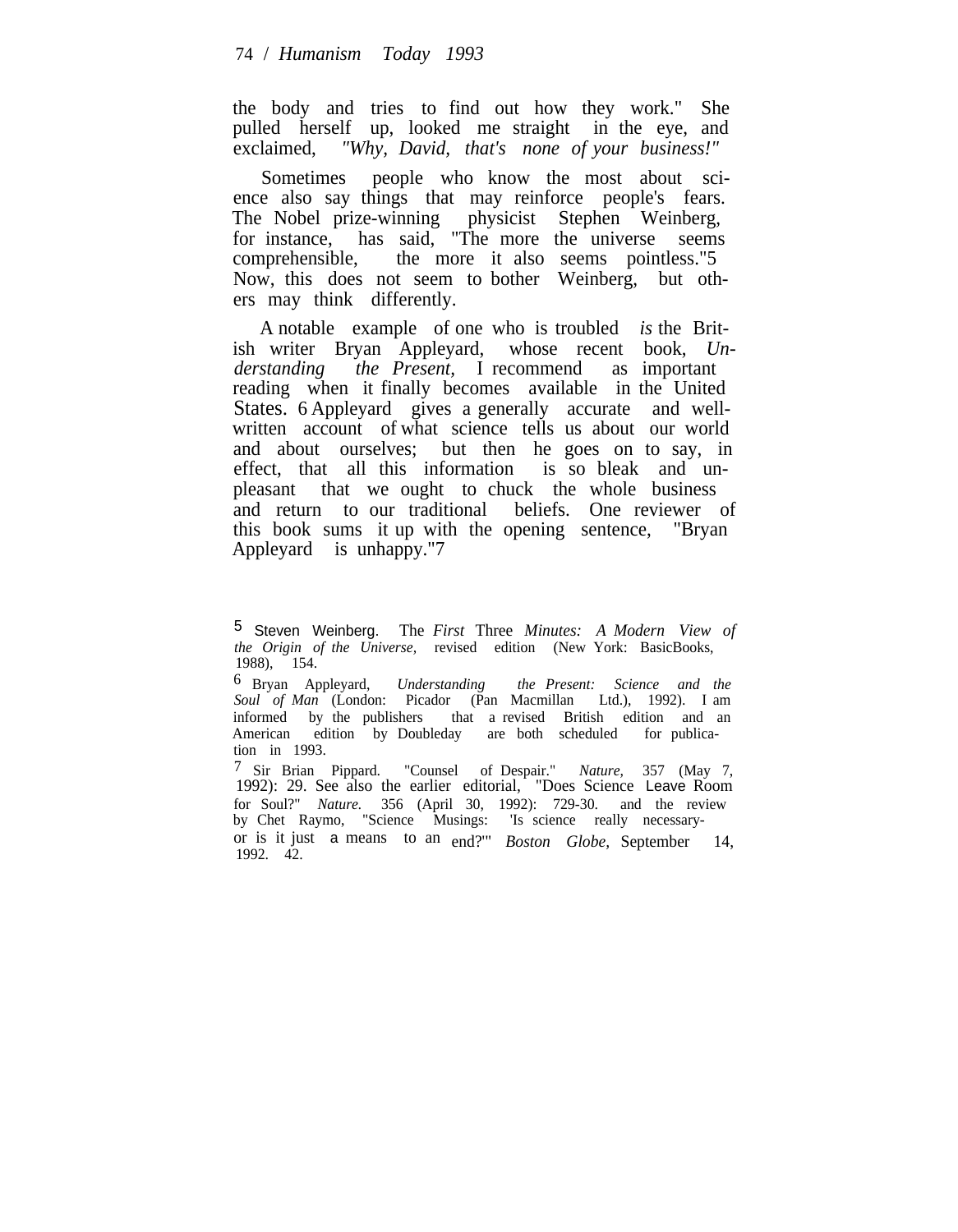#### **But even some of us Humanists seem lukewarm in our enthusiasm for the naturalistic world view**

For present purposes I am much more interested in what Humanists know and think about the scientific world view. Take a relatively old idea, Charles Darwin's theory of evolution, now 134 years old (at least as far as the publication of The Origin of Species least as far asthe publication is concerned8). We Humanists have traditionally defended evolution, especially against the biblical idea of creation, and we may even share Darwin's feeling, expressed at the end of this masterpiece, that "there is a grandeur in this view of life." But I think there are signs we don't really understand it as well as we should, and maybe there are parts of it we haven't really accepted for ourselves. It is almost as ifwe like the naturalistic world view so long as we can use it as a *weapon against* Christian dogma-a negative belief, in other words-but we don't like it well enough to adopt it as a *substitute for* Christian dogma-a positive belief.

To say that we are descended from apes is one thing. A lot of us have kind of gotten used to that, or at least to hearing it. After all, apes seem almost human. But how about the idea that we are descended from something more like a worm? Or even from single-celled organisms?

Yet the truth about ourselves is that each one of us is a colony of individual living cells. Our cells are quite similar to other cells throughout the animal and even the plant kingdom. So what, then, *is* a human being? What makes us interesting? What makes us special? The answer is in the special way our cells are organized, our special kind of complexity that enables us to do things with our brains and our hands that no other animal on earth can do, so far as we know.

<sup>8</sup> The *Origin* was published-let us Humanists never forget this sacred date!-on November 24, 1859. November 24, 1859.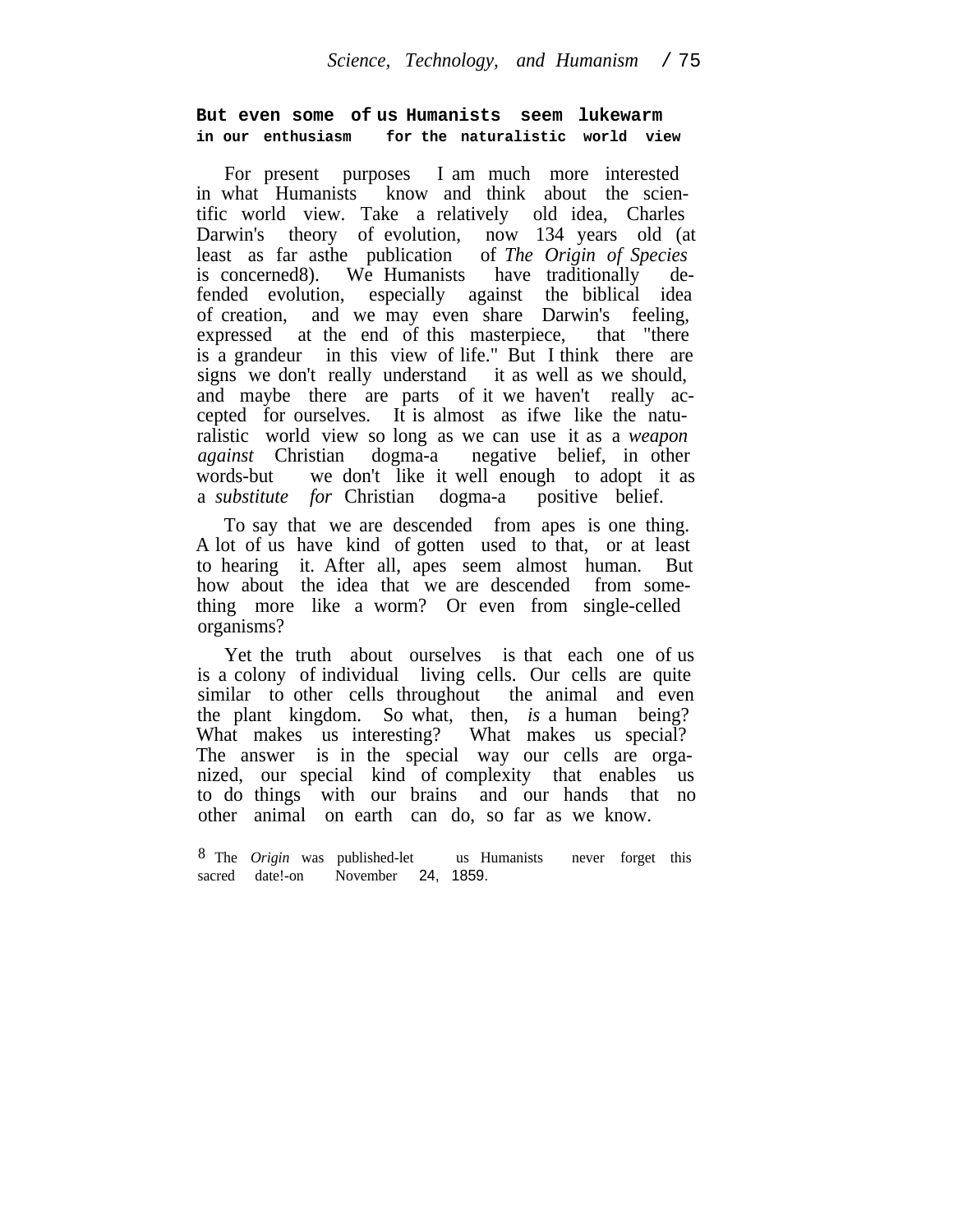### **Understanding of the human brain must be central to Humanist thought**

No less a scientific authority than former President George Bush declared the 1990s to be The Decade of the Brain.9 This brain is a physicochemical system, and it won't be long before we know everything there is to know about every molecule in it and what each does. But do we Humanists really *want* to know *that* much about ourselves?

It is already completely clear that the billions of cells in our brains send electrical and chemical messages back and forth all day and all night. Most of these messages have little or nothing to do with our conscious mental activity, but they have a great deal to do with our behavior. This picture of the brain conflicts sharply with Enlightenment ideas about the primacy of reason and the autonomous self. Our behavior is to be understood now in terms of impersonal electrical and chemical activity. A lot of what goes on in the brain is like housekeeping, and at lower and intermediate levels, emotions and feelings playa dominant role. Conscious reason, therefore, is a tiny inhibitory layer up at the top level, which the brain is able to invoke briefly when its highest priority is to protect itself from an absurd idea. (So much for Reason!) 10

Paradoxically, on this matter of the autonomous self the postmodemists seem to be closer to the truth than Enlightenment Humanists even in spite of their outrageous methodology. In a valuable article published

9 On July 25, 1989. upon signing legislation to this effect, supporting specific program planning and initiatives of the National Institutes of Health; see. e.g., *Journal of Neurosurgery,* 73 (1990): 1-2.

10 Obviously. this is not to belittle reason as a tool-it is perhaps the most important human tool-but to emphasize that reason is ordinarily only one small and fragile determinant of the complexity of human behavior!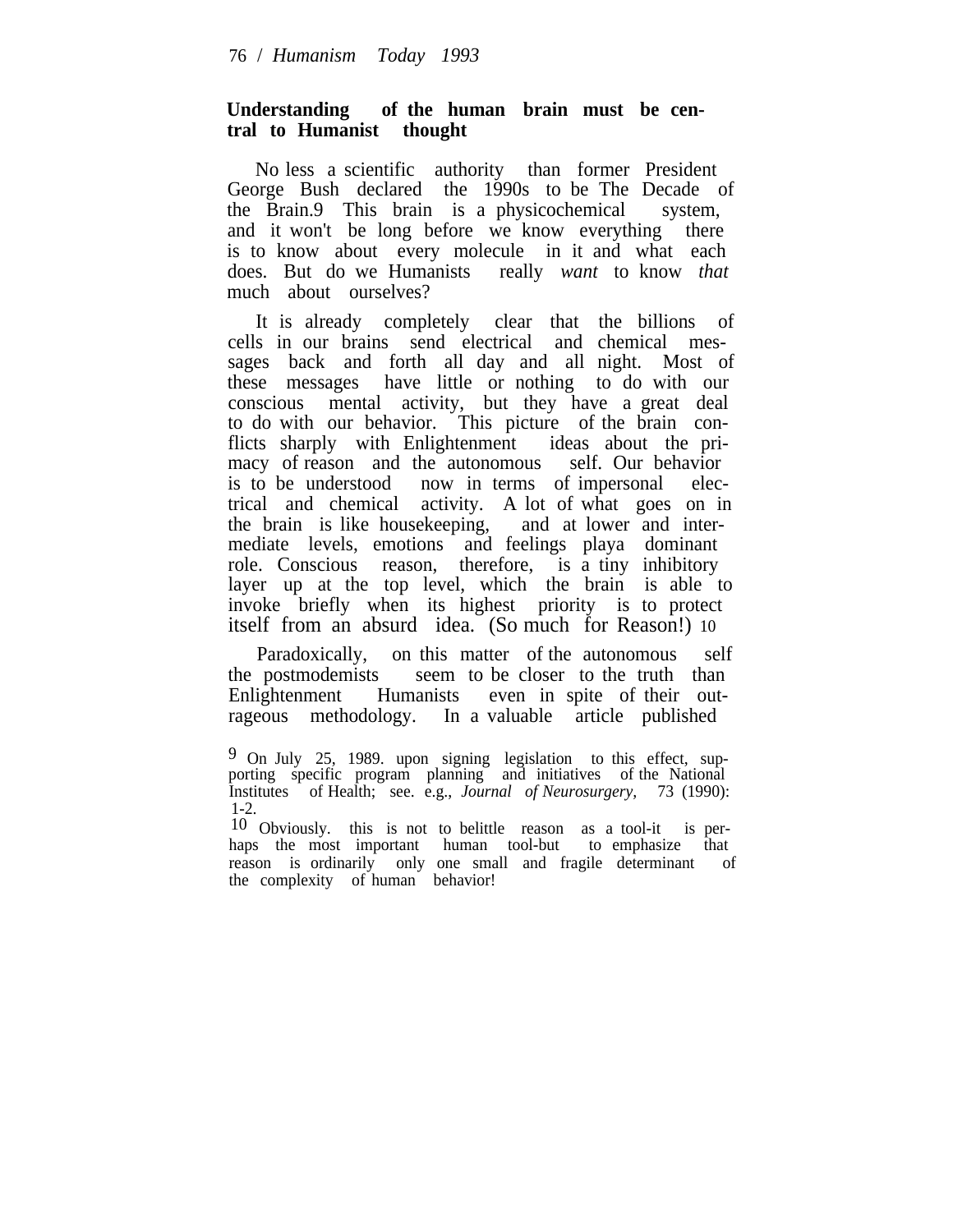over two years ago in *The New Republic,* Alexander Nehamas of Princeton reviewed important books by Ferry and Renaut asserting that Heidegger, Foucault, Derrida, Lacan, Bourdieu, and Althusser all rejected the notion of the autonomous self-which the French callle *sujet,* the subject, and Heidegger called *Dasein,* being present-on various grounds, namely, that "impersonal power, domination, inadequate language codes, unconscious desires and/or economic and social factors all conspire to make free decisions quite impossible."ll Clearly, it seems to me, it is high time for us as Humanists to reexamine the Enlightenment concept of autonomy, to see if we can't come up with something a bit closer to our scientific view of ourselves. I think we can.

# **We Humanists must take the lead in advancing objective science and humane technology**

On issues such as these, no less than issues of scientific research and technological development of humanity, we Humanists must get out in front or risk being left behind and, in the process, becoming quite irrelevant to the larger problems of the world.

The signs of rapid change are everywhere. On Mon-<br>
, November 16, 1992, the *Wall Street Journal* day, November 16, 1992, the *Wall Street Journal* shouted, "Technology has cracked the toughest problems of portable electronics. Now get ready for a world we can hold in our hand."12

On the same day, in the *Boston Globe,* at the other end of the political spectrum, science writer Chet Raymo wrote, "Biologists of the next century will almost certainly create living organisms from inani-

<sup>11</sup> Alexander Nehamas, "The Rescue of Humanism," *The New Republic* (November 12. 1990): 27-34.

<sup>12</sup> *Wall Street Journal Supplement,* Monday. November 16.1992. The Wall Street Journal Reports (Technology), Rl.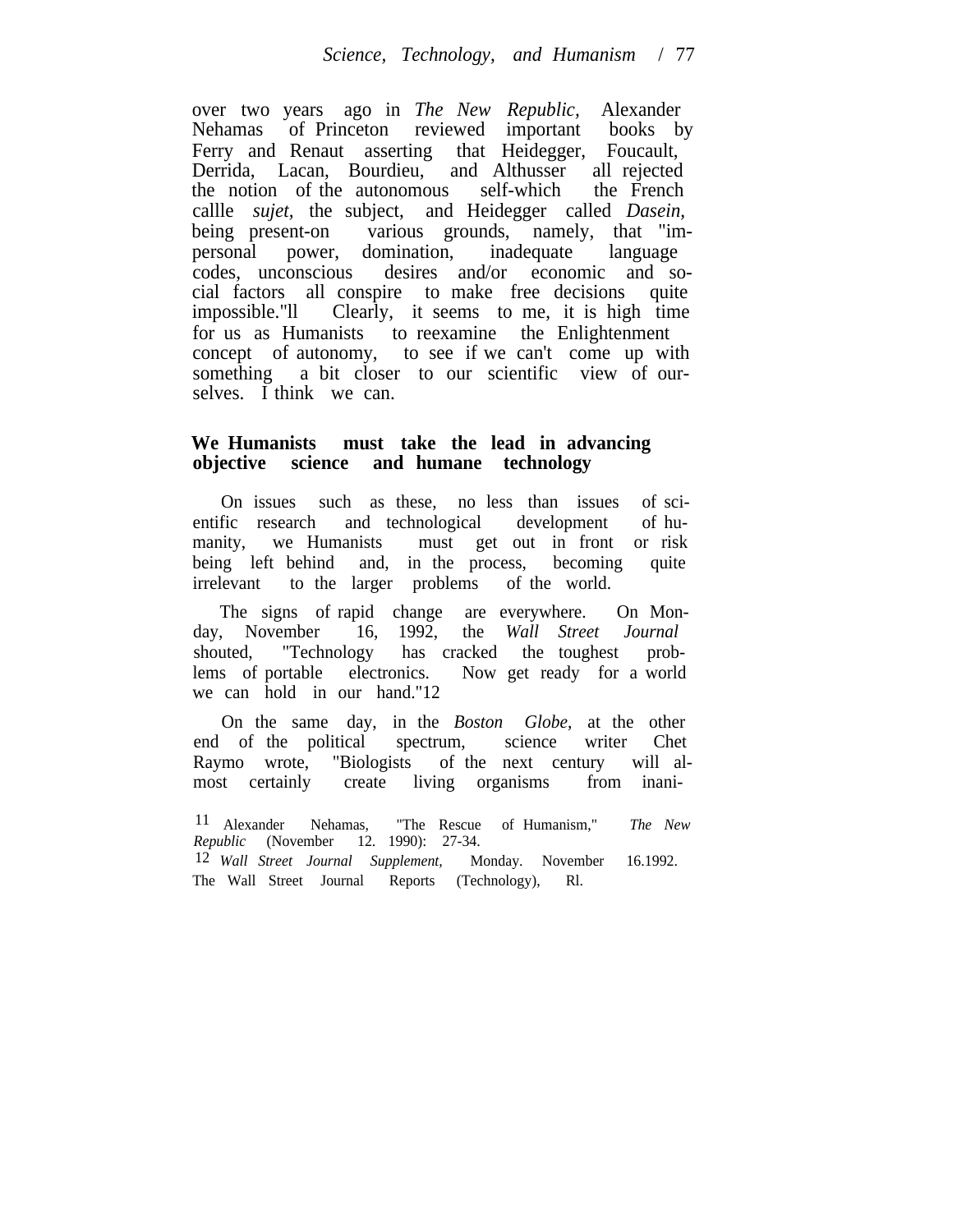mate materials. Computers of the next century may become fully conscious, by any practical test of consciousness. Human consciousness and memory may also yield to scientific analysis. All these developments will present problems for a theology of thesoul grounded in Cartesian mind-body dualism. "13 For that matter, as I have already suggested, these developments will also hold a challenge for Humanists who still maintain a dualistic view of who and what we are. (I wonder if perhaps Humanist organizations should begin now to debate whether it will be ethical to discriminate against a 21st-century computer that applies for membership in a Humanist association.)

# **Humanity needs a Humanism allied with science and technology; without these Humanism is utterly feckless**

Finally, as individuals, we Humanists don't have to love science and technology; they may not suit our individual personalities. But our Humanism *does need* science and technology. A Humanism without science would be devoid of ~ny reliable, consistent view of our world and ourselves. A Humanism without technology would be ineffectual and helpless to attack the fearsome human problems that we Humanists are mainly concemed about and committed to solve.

On the other hand, we must not forget that *science and technology* do *not need Humanism.* Science and technology are effective and dependable and will thrive without any help whatsoever from us. Nonetheless science and technology without Humanist values would indeed be a nightmare. Humanity needs a Human-

13 Chet Raymo, "In the Church-Science Split, Both Sides Have Suffered," *Boston Globe*. November 16, 1992. Science Musings. 26.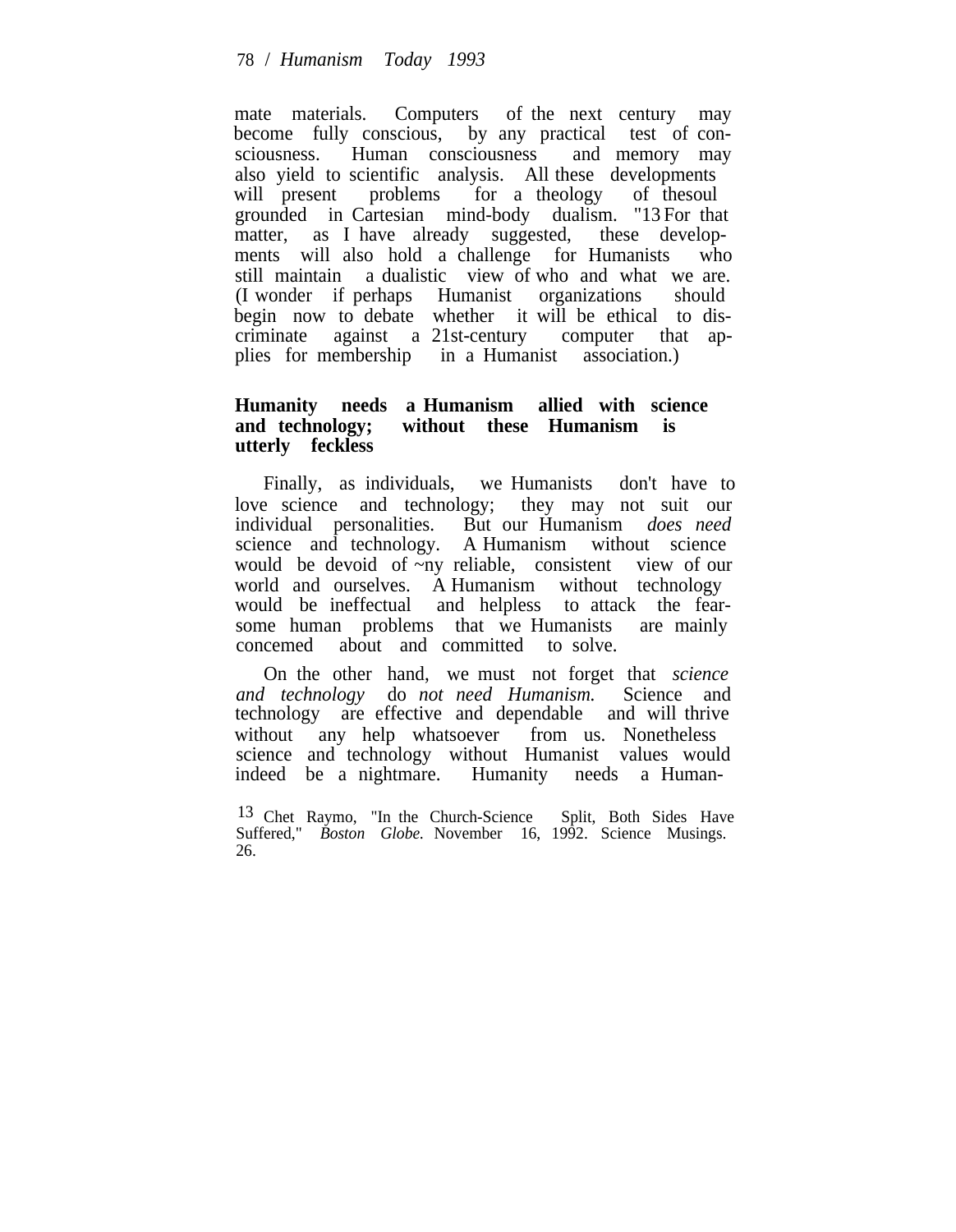ism that is deeply committed to the naturalistic world view of science, and to humane, beneficent technology.

So, fellow Humanists, are we ready for a world we can hold in our hands?